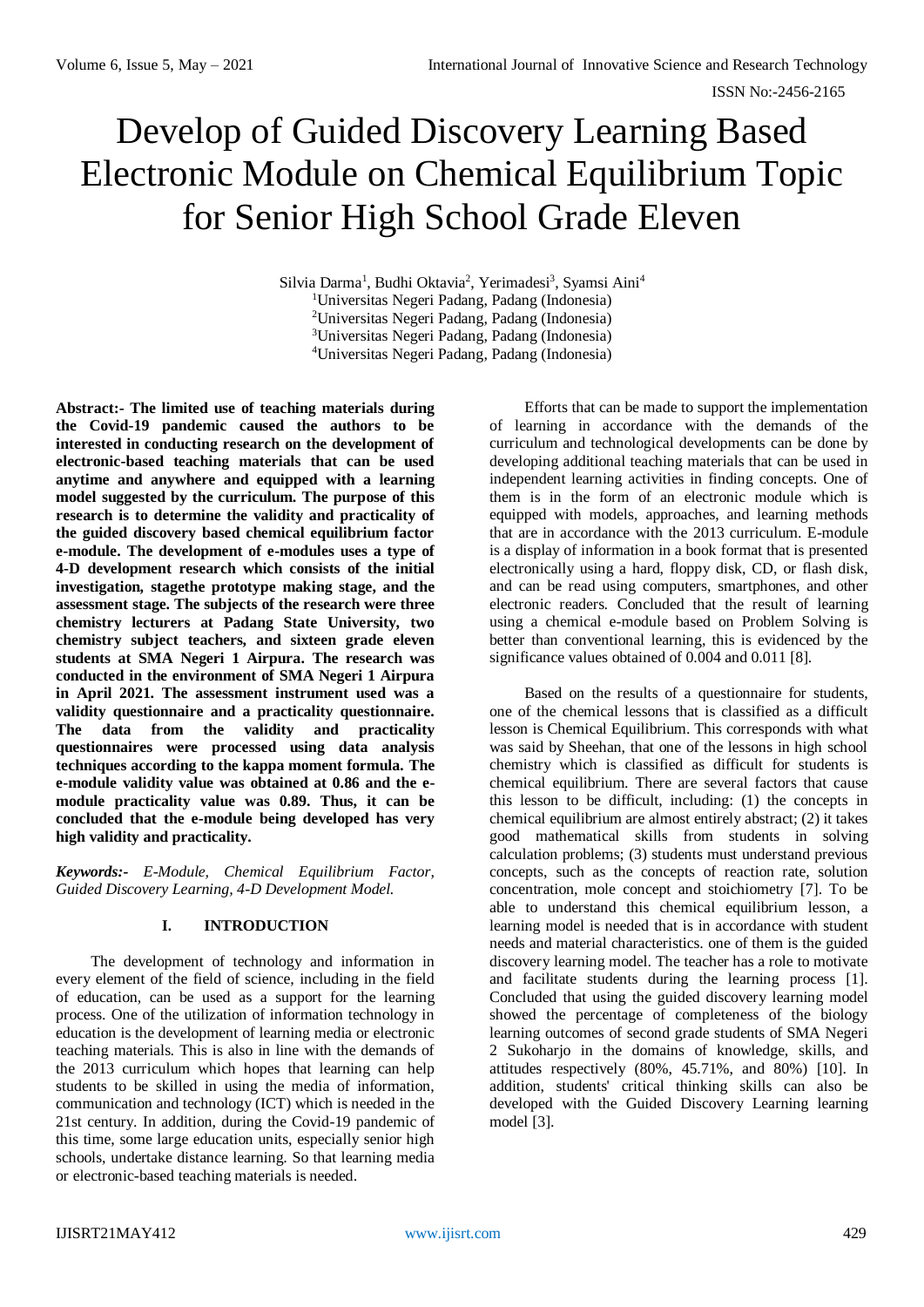This research harvest, there are several objectives to be achieved, creating a guided discovery learning based emodule on chemical equilibrium lesson using the plomp model, revealing the validity of using e-Module Based on Guided Discovery Learning for SMA / MA class XI students, and revealing the practicality of using e-Module Based on Guided Discovery Learning for students of class XI SMA / MA.

# **II. LITERATURE REVIEW**

#### *A. Definition of Electronic Module (E-module)*

E-module has several advantages in its use, such as: it can increase student learning motivation, because every learning activity is always clearly limited according to their abilities, after evaluating, teachers and students know the achievement of learning outcomes so that students know which parts of the lessons that has not been understood by student yet. The learning materials are evenly divided in one semester, education is more meaningful because the teaching materials are arranged according to their academic level, the presentation of material is more interactive and more dynamic, the high cost of the printed module can be reduced by presenting visual elements using video tutorials provided by electronic module [5]. Stated that one form of interactive learning media that utilizes smart phones is an android-based interactive e-module using Sigil Software [6]. Sigil Software can convert word files into ePub extension files that can be read on the Skoob ePub Ebook Reader application. Sigil is an open source editor software for epub. Epub (electronic publication) is a digital format which is a standardized format introduced by the International Digital Publishing Forum (IDPF) in 2011. The advantage of Sigil software compared to other epub format editor software is that we can access it offline and online. In addition, there is also a feature to add links that can later be opened directly from the e-module that is being opened or used.

#### *B. Guided Discovery Learning Model*

Guided discovery is a student-centered learning model with the help and guidance of the teacher by giving questions that lead to finding a point of conclusion [4]. The guided discovery model is designed to increase student activity. It is more process-oriented and finds information to achieve learning goals, and educators act as facilitators in learning activities [11]. Apart from being a facilitator, the teacher also acts as a motivator for students in the learning process [1].

Guided discovery involves students in answering questions from the teacher. The question given is a constructive question. The questions given can stimulate students to produce the right perspective on teaching material [2]. From some of these opinions, it can be concluded that the guided discovery model is a learning model that involves students actively trying to find out for themselves the expected information and knowledge with the guidance and instructions provided by the teacher. According to Markaban, it is concluded that the advantages of the guided discovery learning model are that students can be more active in learning activities, and students can have

the ability to build concepts about the material that has been taught, as well as other advantages, namely learning that has been obtained can last longer in memory. because in learning students find their own concepts from the material being studied. While the drawback is that it takes a relatively long time to implement this learning model.

## *C. Material Characteristics of Chemical Equilibrium*

Chemical equilibrium is a chemistry lessons for second grade of Senior High School (SMA) students. Chemical equilibrium is one of the subjects of chemistry with abstract and complex concepts. This subject covers concepts and calculations. Although students can solve various kinds of calculation problems on determining the value of the equilibrium constant (Kp and Kc), for example, the calculation of the value of the equilibrium constant (Kc) with other equilibrium constants is known, but it does not guarantee that these students can understand the concepts contained in the lesson. In addition, chemical equilibrium material requires several concepts such as reversible reactions, irreversible reactions, dynamic equilibrium, the influence of several factors on the direction of equilibrium shifts such as the effect of pressure, volume and concentration. Therefore, to be able to understand the lesson of chemical equilibrium as a whole, students must understand the concepts of the previous material, for example the concept of reaction rates, chemical equations and also do a lot of counting exercises.

#### **III. METHODOLOGY**

## *A. Data Collection Strategies*

This type of research is the 4-D mode development research [9]. This research is limited to the develop stage, it is testing the validity and practicality of the e-module which is being developed. The subjects of the research were three chemistry lecturers at Padang State University, two chemistry subject teachers, and sixteen grade eleven students at SMA Negeri 1 Airpura.. The defining stage was carried out by determining and defining the conditions of learning. This stage began by analyzing the objectives of the material boundaries based on the 2013 revised 2019 Curriculum syllabus. This stage included: (a) front end analysis was carried out by interviewing chemistry teachers to find and determine the basic problems faced by teachers and students in learning chemistry; (b) student analysis was carried out by distributing questionnaires to students to identify student characteristics that are relevant to the design and development of learning tools; (c) task analysis was carried out by analyzing Basic Competence (KD) 3.9 and 4.9 to obtain learning indicators on chemical equilibrium lesson; (d) concept analysis was carried out by analyzing the main concepts discussed in the chemical equilibrium material to design a concept map; (e) the formulation of learning objectives was carried out by changing the results of task analysis and concept analysis into learning objectives.

The design stage aims to design teaching materials that relevant to design the results of the analysis at the define stage. This stage includes: (a) the preparation of tests was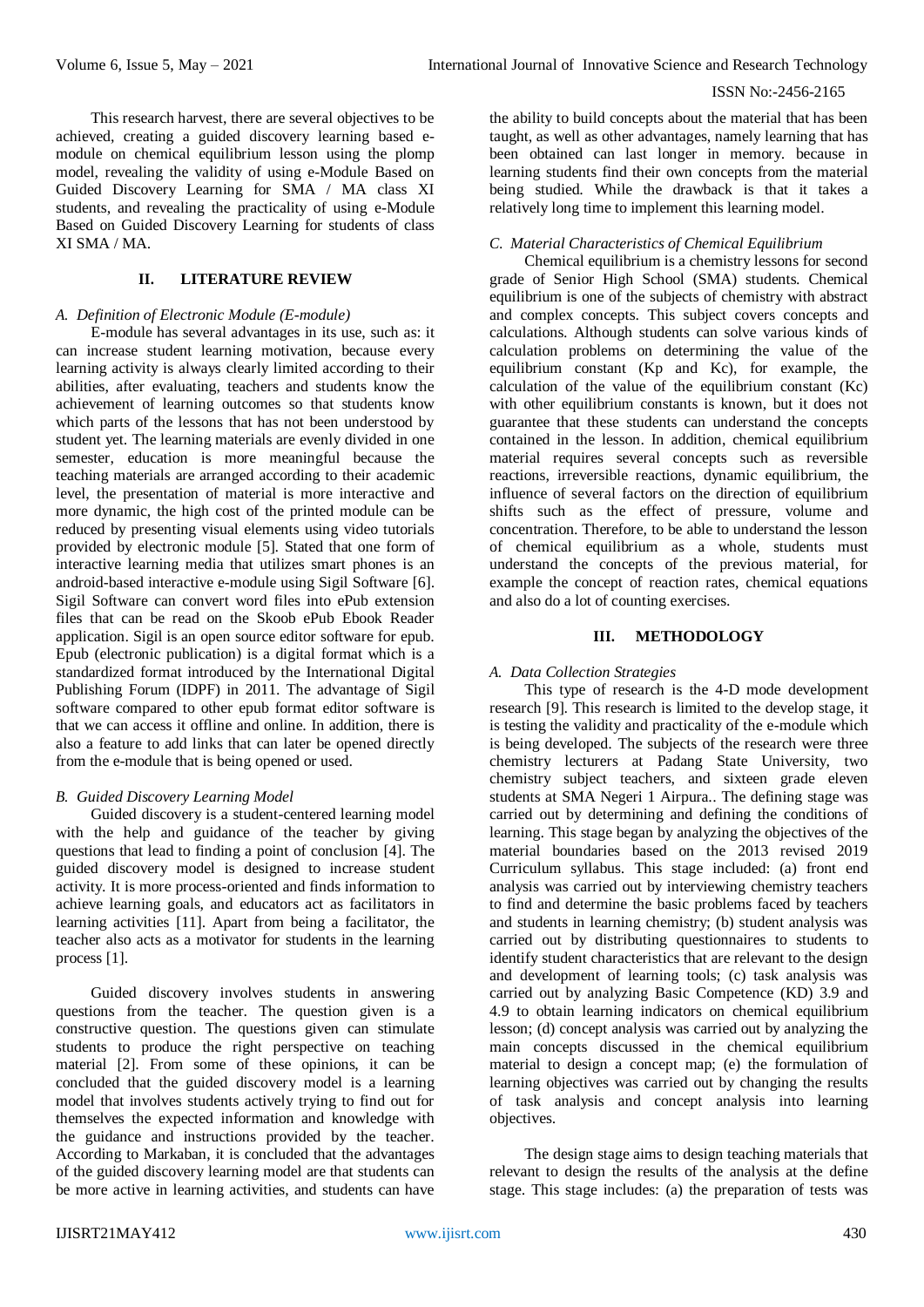carried out by arranging questions based on the learning objectives that have been formulated; (b) media selection was done by selecting relevant learning media on equilibrium lessson, it was teaching materials in the form of guided discovery-based e-modules; (c) format selection was done by choosing the e-module writing format, namely according to the guidelines for developing teaching materials; (d) the initial design was done by designing an emodule based on the e-module writing format and guided discovery learning syntax. The development stage aimed to produce a guided discovery-based chemical balance emodule that is valid and practical for use in the learning process of high school students. This stage included: (a) a validity test was carried out to reveal the level of validity of the e-module being developed; (b) revision was done by improving the e-module according to the validator's suggestion; (c) product testing was carried out to determine the level of practicality of the e-modules produced. The research was limited only to the develop stage due to time and cost limitations. The research data collection instruments used were a validity questionnaire (addressed to chemistry lecturers of FMIPA UNP) and a practicality questionnaire (consisting of teacher and student response questionnaires). The validity questionnaire was used to assess the quality of the content validity and the construct validity of the e-module being developed. Practicality questionnaires were used to determine the level of practicality of using e-modules developed for teachers and students.

## *B. Data Analysis and Synthesizing*

Data collecting technique were disseminated the questionnaire and the analysis of the result were done using Kappa Cohen formula:

moment kappa 
$$
(k) = \frac{P_o - P_e}{1 - P_e}
$$

information :

k (kappa moment)

 $\rho_0$  (The division between the value given by the validator and the maximum value)

 $\rho_e$  (the maximum value is reduced by the value given by the validator and divided by the maximum value)

TABLE 1. Categories Of Decisions Based On Kappa Moments

| . .                |
|--------------------|
| Kategori           |
| Sangat Tinggi      |
| Tinggi             |
| Sedang             |
| Rendah             |
| Sangat Rendah      |
| <b>Tidak Valid</b> |
|                    |

## **IV. RESULT AND DISCUSSIONS**

#### *A. Define Stage (Definition)*

1) *Front-End Analysis:* Based on interviews with several chemistry teachers in the pesisir selatan districts, it was obtained the following data: (1) the level of students' understanding of chemistry learning especially in the chemical equilibrium lesson is still low; (2) teaching materials used in learning process in the form of textbooks and worksheets

2) *Student Analysis*: The results of student analysis through distributing questionnaires obtained the following data: (1) 60% of students think thermochemistry is difficult; (2) the teaching materials used in the learning process has not presented experimental activities; (3) students like learning styles 50% visual, 50% audio, and 90% kinesthetic.

*3) Task Analysis:*

| TABLE 2:- SYLLABUS ANALYSIS OF CHEMICAL |
|-----------------------------------------|
| <b>BALANCE MATERIAL</b>                 |

| <b>Basic competencies (KI 3)</b> | <b>Basic competencies (KI 4)</b> |  |
|----------------------------------|----------------------------------|--|
| To analyze the<br>3.9            | Designing,<br>4.9                |  |
| factors that influence the       | conducting, and concluding       |  |
| shift in the direction of        | and presenting the               |  |
| equilibrium and its              | experimental results of the      |  |
| application in the industry.     | factors that influence the       |  |
|                                  | shift in the direction of        |  |
|                                  | equilibrium                      |  |
| <b>Indicators of Competence</b>  | <b>Indicators of Competence</b>  |  |
| <b>Achievement</b>               | <b>Achievement</b>               |  |
| 3.9.1 To analyze the             | 4.9.1 Describe the               |  |
| effect of increasing the         | optimum conditions for           |  |
| concentration on the shift in    | producing industrial             |  |
| the direction of chemical        | chemicals based on               |  |
| equilibrium                      | equilibrium reactions            |  |
| To analyze the<br>3.9.2          |                                  |  |
| effect of temperature on the     |                                  |  |
| shift in the direction of        |                                  |  |
| chemical equilibrium.            |                                  |  |
| 3.9.3 To analyze the             |                                  |  |
| effect of pressure and           |                                  |  |
| volume on the shift in the       |                                  |  |
| direction of chemical            |                                  |  |
| equilibrium.                     |                                  |  |
|                                  |                                  |  |

- *4) Concept Analysis:* The main concepts of chemical equilibrium lesson include the concept of reversible reactions and irreversible reactions, dynamic equilibrium, chemical equilibrium, temperature, pressure, volume, and concentration.
- *5) Formulation of Learning Objectives:* Based on the Competency Achievement Indicators (GPA), the learning objectives of this material were formulated as "Through the guided discovery learning model by extracting information from various learning sources, simple investigations and information processing". It is expected that students are actively involved during the teaching and learning process, have a curious attitude. , be careful in making observations and be responsible in expressing opinions, answering questions, giving suggestions and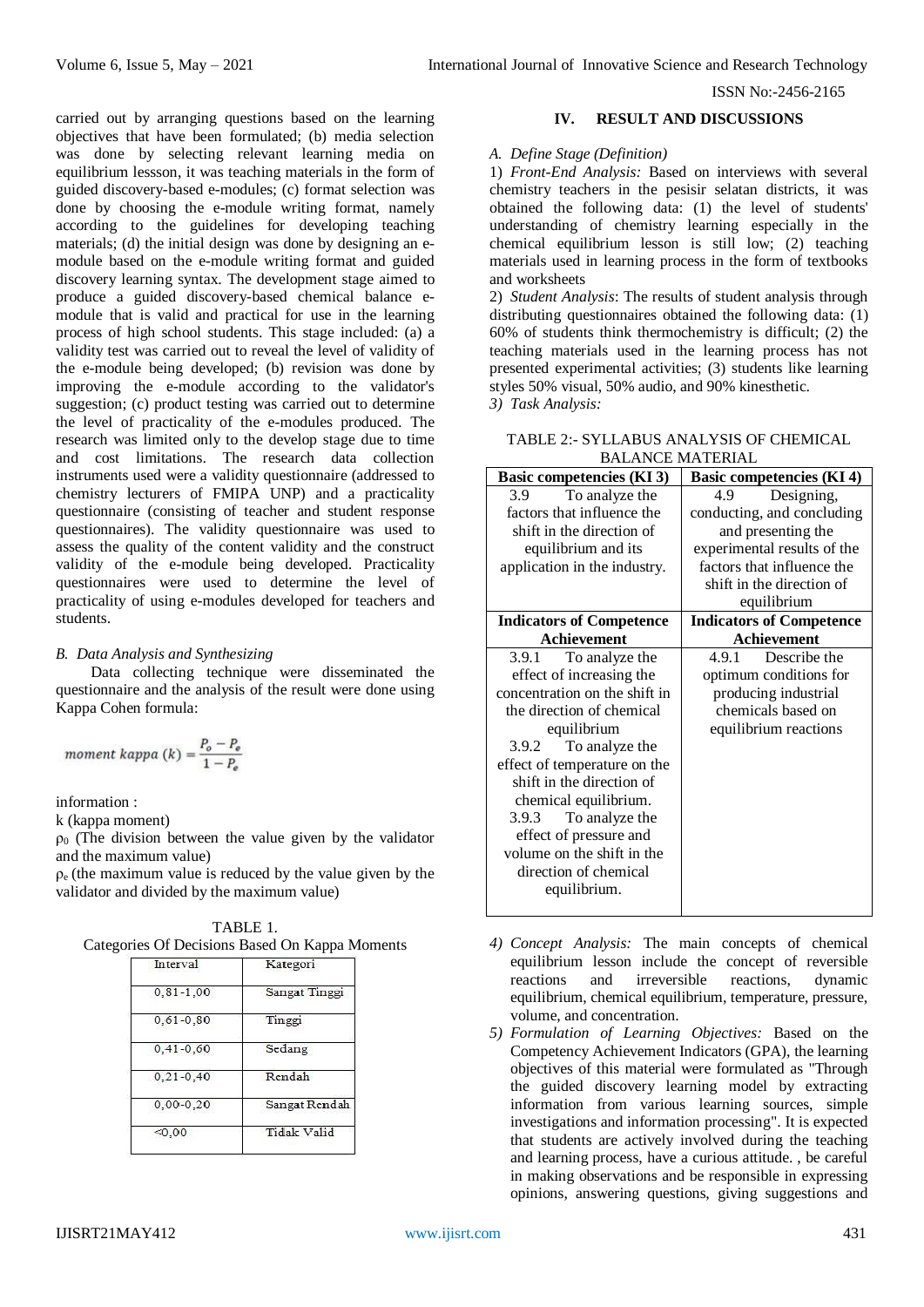criticism, and being able to explain the concept of the effect of increasing concentration, temperature, pressure and volume on the direction of shifting chemical equilibrium.

#### *B. Designing Stage (Design)*

The E-Module based on guided discovery chemistry is structured to contain the following components: (1) cover page; (2) instructions for using the e-module; (3) competencies achieved; (4) concept map; (5) activity sheet; (6) worksheets; (7) evaluation sheet; and (8) key evaluation sheet. These e-module components are the components which have been modified so that the components are more complete. The E-Module contains guided discovery learning syntax which consists of (1) motivation and problem presentation; (2) data collection; (3) data processing; (4) verification and (5) closure.

#### *C. Developing Stage (Development)*

1) *Validity test:* Validation was carried out by the three chemistry lecturers at Padang State University and two chemistry subject teachers at SMA Negeri 1 Airpura**.**. The results of the validation are used to reveal the feasibility of the content, language components, presentation components, and graphics components of the developed module. The results obtained can be seen in Figure 1.



Fig 1. Results of the Validator Data Analysis

The results of the expert validation from the four components were 0.88; 0.86; 0.88; and 0.70 so that the average Kappa moment of e-module validity is 0.86. These results indicate that the resulting e-module has a very high validity category. The validation results obtained from the validator then made several revisions to the e-module design which was developed based on the suggestions of the validator.

- 2) *Revision:* Revisions were made to correct the incorrect part of the e-module based on suggestions and advise from the validator before testing the product.
- 3) *Product Trial (Practicality Test):* The practicality of the guided discovery-based equilibrium e-module can be seen from the use of the product from limited trials in the field regarding the practicality and feasibility of the product being developed. Practicality data were obtained from teacher and student response questionnaires. The results of the analysis of the e-module practicality assessment data from teachers and students can be seen in Figure 2.



Fig 2. Results of e-module Practicality Analysis of Teacher and Student Responses

Based on the graph above, the results of the practicality of the electronic module which was assessed by teachers and students exhibited the value 0,91 and 0,87 respectively with the very high practicality category.

## **V. CONCLUSION**

Based on the study that has been carried out, it can be concluded as follows.

- 1) Guided discovery based chemical equilibrium e-Module for second grade of SMA / MA students have been created using the 4-D development model.
- 2) The e-Module has a very high validity category
- 3) The e-Module has a very high practicality category.

### **REFERENCES**

- [1]. Akinbola, A. A. 2010. Constructivist Practices Through Guided Discovery Approach: The Effect On Students' Cognitive Achievement In Nigerian Senior Secondary School Physics. Eurasian Journal Physics Chemistry Education. Vol 2. No 1. Hal 16-25.
- [2]. Bamiro, Adekunle Oladipupo. 2015. Effects of Guided Discover and Think Pair-Share on Secondary School Students Achivement in Chemistry. SAGE open. Page 1-7.
- [3]. Gholamin, A. 2013. Studying Studying the Effect of Guided Discovery Learning on Reinforcing the Creative Thingking of Sixth Grade Girl Student in Qom During 2012-2013 Academic Year. Journal of Aplied Science and Agriculture. Pages 584-576.
- [4]. Hanafiah, K.A. 2009. Dasar Dasar Ilmu. PT Raja Grafindo Persada : Jakarta.
- [5]. Kemendikbud. 2017. Panduan Praktis Penyusunan E-Modul Pembelajaran. Jakarta: Direktorat Pembinaan SMA.
- [6]. Liana, dkk. 2019. Pengembangan E-Modul Interaktif Berbasis Android Menggunakan Sigil Software pada Materi Listrik Dinamis. Semarang :Universitas Negeri Semarang.
- [7]. Lukum, Astin. 2015. Evaluasi Program Pembelajaran IPASMP Menggunakan Model Countenance Stake. Jurnal Penelitian dan Evaluasi Pendidikan: Volume 19, No 1, Juni 2015.
- [8]. Nugroho, dkk. 2017. Pengembangan E-Modul Kimia Berbasis Problem Solving dengan Menggunakan Moodle pada Materi Hidrolisis Garam untuk Kelas XI